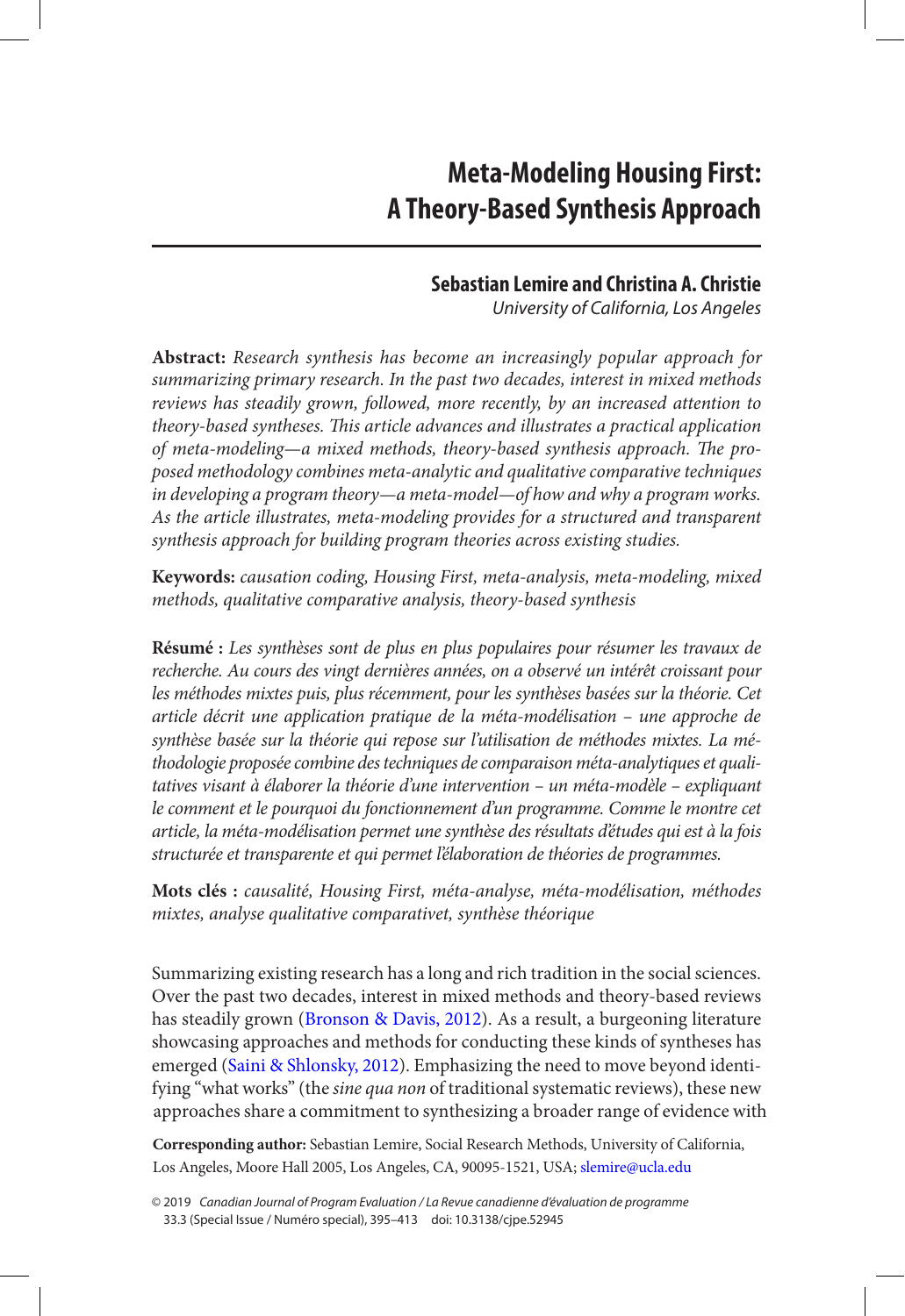<span id="page-1-0"></span>the aim of answering a broader range of questions, including "how" and "why" interventions work ([Pawson, 2006](#page-17-0)). Despite the growing and sustained interest in mixed methods and theory-based synthesis approaches, published applications are still relatively scarce: only a few illustrative examples of mixed methods and theory-based reviews have been published in evaluation journals. Notable examples include two applications of realist syntheses ([Pawson, 2002](#page-17-0); [van der Knaap,](#page-17-0)  [Leeuw, Bogaerts, & Nijssen, 2008](#page-17-0)) and an application of a meta-analysis combined with a narrative review ([Scott-Little, Hamann, & Jurs, 2002](#page-17-0)).

Motivated by the growing interest in explaining how and why programs work on the basis of existing studies, we introduce and present an application of meta-modeling—an operational approach for mixed methods, theory-based syntheses. Meta-modeling structures the integration of findings from different types of studies around the development of a "meta-model"—a visualization of the program components and mechanisms that generate a specific program outcome. Meta-modeling also relies on transparent and systematic procedures for integrating mixed evidence when developing and testing hypotheses about the extent to which and how these program components work (or fail to work). In this way, meta-modeling offers procedural guidance on how and in what way to extract, analyze, and integrate findings from different types of studies.<sup>[1](#page-15-0)</sup>

The remainder of the article is structured as follows. We first situate the metamodeling approach within the broader landscape of mixed methods and theorybased syntheses approaches, paying particular attention to the EPPI-Centre and realist synthesis approaches. We then provide an outline of the six steps comprising the meta-modeling approach. Advancing toward operational guidance, we then illustrate these six steps in a meta-modeling application on Housing First—a popular and widely implemented housing model for homeless individuals. We conclude with a discussion of the benefits, limitations, and further development of the meta-modeling approach.

## **The meTa-modeling approach: inTellecTual rooTs and procedural sTeps**

### *The intellectual roots of meta-modeling*

The meta-modeling approach emerges from the growing literature on mixed methods and theory-based synthesis approaches. A comprehensive presentation of the growing range of these approaches is beyond the scope of the present article (see [Saini & Shlonsky, 2012](#page-17-0), for a masterful review of these). For the present purposes, two distinct and commonly cited approaches to mixed methods reviews are worth considering in more detail: the EPPI-Centre approach and the realist synthesis approach—both of which provide the intellectual foundation for meta-modeling.

The most well-developed and empirically tested approach for mixed methods synthesis is arguably the EPPI-review ([Saini & Shlonsky, 2012](#page-17-0)). Promoted by [Harden and Thomas \(2005\)](#page-16-0), and labeled according to their affiliation with the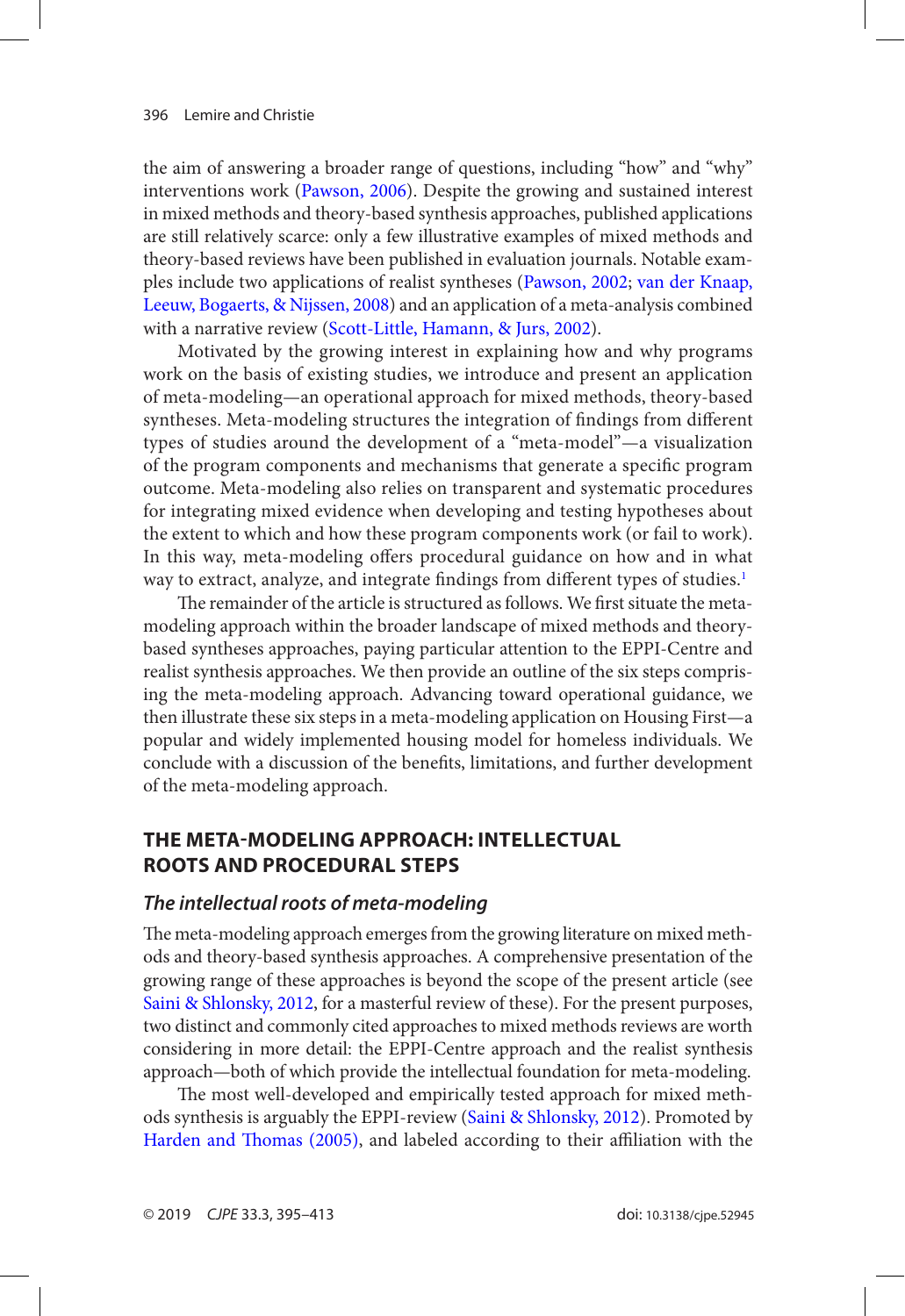<span id="page-2-0"></span>Evidence for Policy and Practice Information and Coordinating Centre (EPPI-Centre) at the University of London, the approach is structured around the parallel development of individual syntheses of qualitative and quantitative evidence, subsequently merged into a combined synthesis ([Thomas et al., 2004](#page-17-0)). The latter combined synthesis takes the form of a thematic triangulation of quantitative and qualitative data. Following Thomas et al., this integration involves the juxtaposition of findings in a matrix, that is, the matching of "barriers, facilitators, and implied recommendations against the actual interventions that had been implemented and evaluated" (p. 1011). As Thomas et al. note, the resultant matrix allows for a better understanding of the experiences of the target groups, which in turn "could lead to the development of more appropriate and effective interventions" (p. 1012).

As an extension of the EPPI-reviews, more recent applications of mixed methods reviews have emphasized the use of logic models as a way to integrate findings across different types of studies ([Allmark, Baxter, Goyder, Guillaume, &](#page-16-0) [Crofton-Martin, 2013; Anderson et al., 2011](#page-16-0); [Baxter, Blank, Woods, Payne, Rim](#page-16-0)[mer, & Goyder, 2014](#page-16-0); [Baxter, Killoran, Kelly, & Goyder, 2010](#page-16-0)). These applications utilize thematic coding and analysis techniques, often combined with matrices for structuring and summarizing findings, to develop and refine logic models across existing studies. As described by [Baxter et al. \(2014,](#page-16-0) p. 3),

In our approach, extracted data from the included papers across study designs are combined and treated as textual (qualitative) data. A process of charting, categorizing and thematic synthesis of the extracted quantitative intervention and qualitative data is used in order to identify individual elements of the model.

The resultant logic model is in some applications further verified and refined on the basis of feedback from relevant stakeholders (see [Baxter et al., 2014](#page-16-0), for an illustrative example).

Another prevalent approach—and one that has gained significant traction in evaluation circles—is that of realist synthesis ([Pawson & Boaz, 2004](#page-17-0); [Pawson,](#page-17-0)  [Greenhalgh, Harvey, & Walshe, 2005](#page-17-0)). Developed in response to traditional systematic reviews, the premise for [Pawson's \(2006\)](#page-17-0) realist synthesis is the emphasis on understanding how, for whom, and under what circumstances programs work. More specifically, the realist synthesis revolves around the development of context-mechanism-outcome configurations (CMOs)<sup>2</sup> corresponding to the underlying logic of the program under study. In its practical application, the realist modus operandi is to develop an initial CMO configuration on the basis of a subset of findings, qualitative as well as quantitative, and then through iterative rounds of inclusion and synthesis of additional findings, again qualitative as well as quantitative, to refine the initial CMO configuration of the program. The underlying idea is that this step-wise, reiterative synthesis of findings will serve to refute or confirm salient aspects of the CMO, resulting in an increasingly refined understanding of how the program works.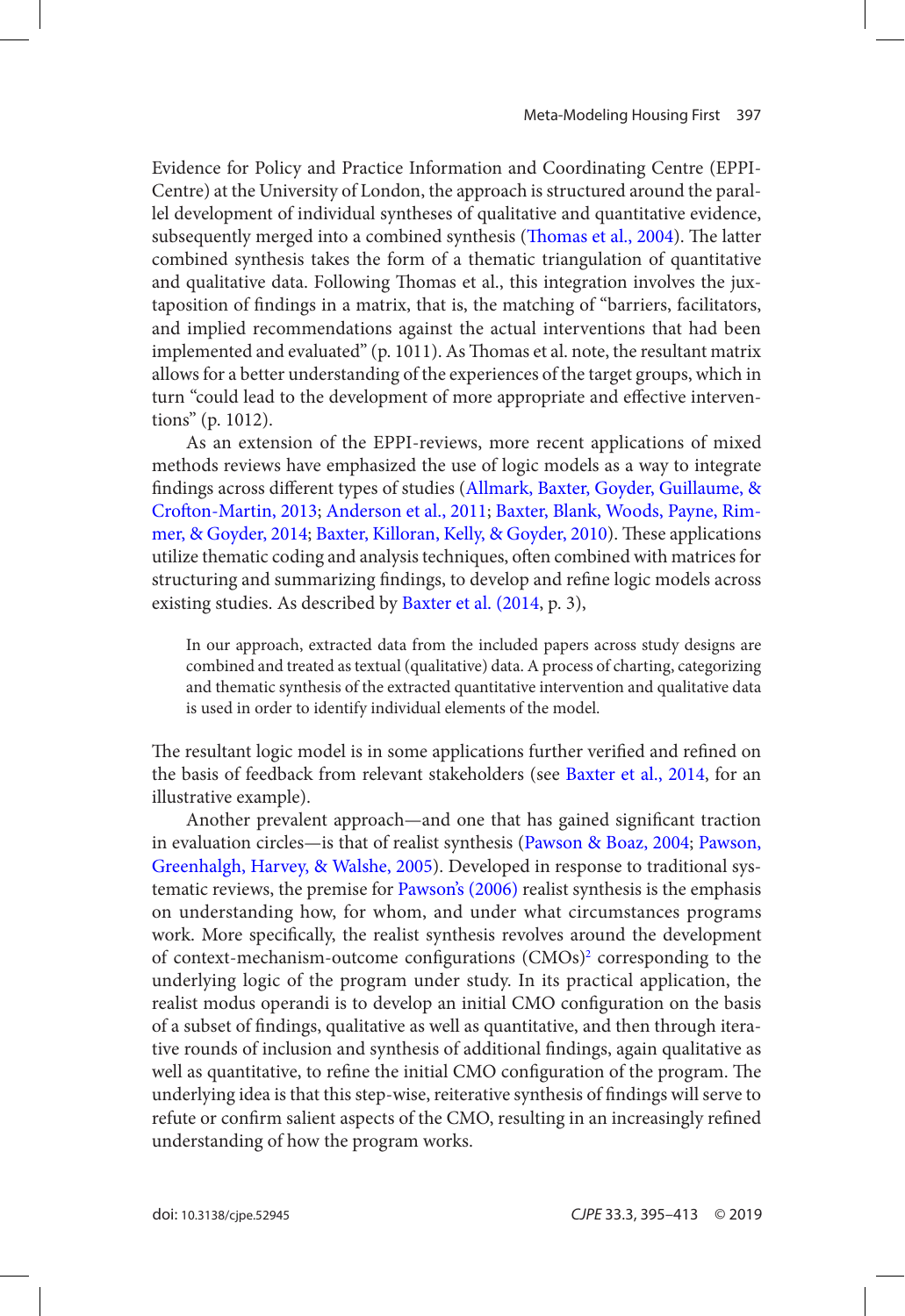<span id="page-3-0"></span>The meta-modeling approach is both informed by and extends beyond the promising and inspiring approaches outlined above. In its purpose, the metamodeling approach shares much with the realist synthesis approach, among others, in its aim of better understanding how and why programs work (or fail to work). Extending its scope further, the meta-modeling approach also aims to address the extent to which programs generate a specified set of outcome by calculating standardized effect sizes as part of the synthesis (a meta-analytic technique typically associated with more traditional systematic reviews). The position we hold is that the latter provides salient information for a more complete understanding of the extent to which and how programs work.

In its structure, the meta-modeling approach aligns with the EPPI-review in that it emphasizes separate syntheses of quantitative and qualitative evidence, before merging these into a fully integrated mixed-evidence synthesis ([Harden &](#page-16-0) [Thomas, 2005\)](#page-16-0). However, in marked contrast with the EPPI-review approach, the qualitative synthesis is intentionally conducted prior to the quantitative synthesis in meta-modeling (see Table 1). As illustrated in the application presented later in this article, this sequential approach allows for hypothetical causal strands about how the programs work to be developed on the basis of qualitative findings, followed by the subsequent testing of these on the basis of quantitative findings. This sequential approach also aligns with a common social scientific principle that the same data should not be used to both *develop* and *test* hypotheses.

### **Table 1**: The six steps of meta-modeling

Step 1: Define the research question

• Define research question in terms of Population, Intervention, Context and Outcome (PICO standard)

Step 2: Search and retrieve relevant studies using explicit search parameters

- Define search terms and inclusion/exclusion criteria
- Conduct search for empirical papers by using multiple avenues
- Step 3: Conduct a relevance appraisal of the studies
	- Appraise each study abstract for its relevance to the research question

Step 4: Qualitative synthesis (identify causal chains)

- For each study, apply causation coding to identify causal chains
- Summarize the causal chains in a causal chain matrix

Step 5: Quantitative synthesis (compute effect sizes)

- For each study, estimate relevant effect sizes
- Summarize the effect sizes using meta-analytic techniques

Step 6: Develop integrated meta-model

- Apply QCA to identify causal recipe for the intervention
- Develop meta-models

Adapted from [Greenhalgh, Robert, Macfarlane, Bate, and Kyriakidou \(2004\)](#page-16-0)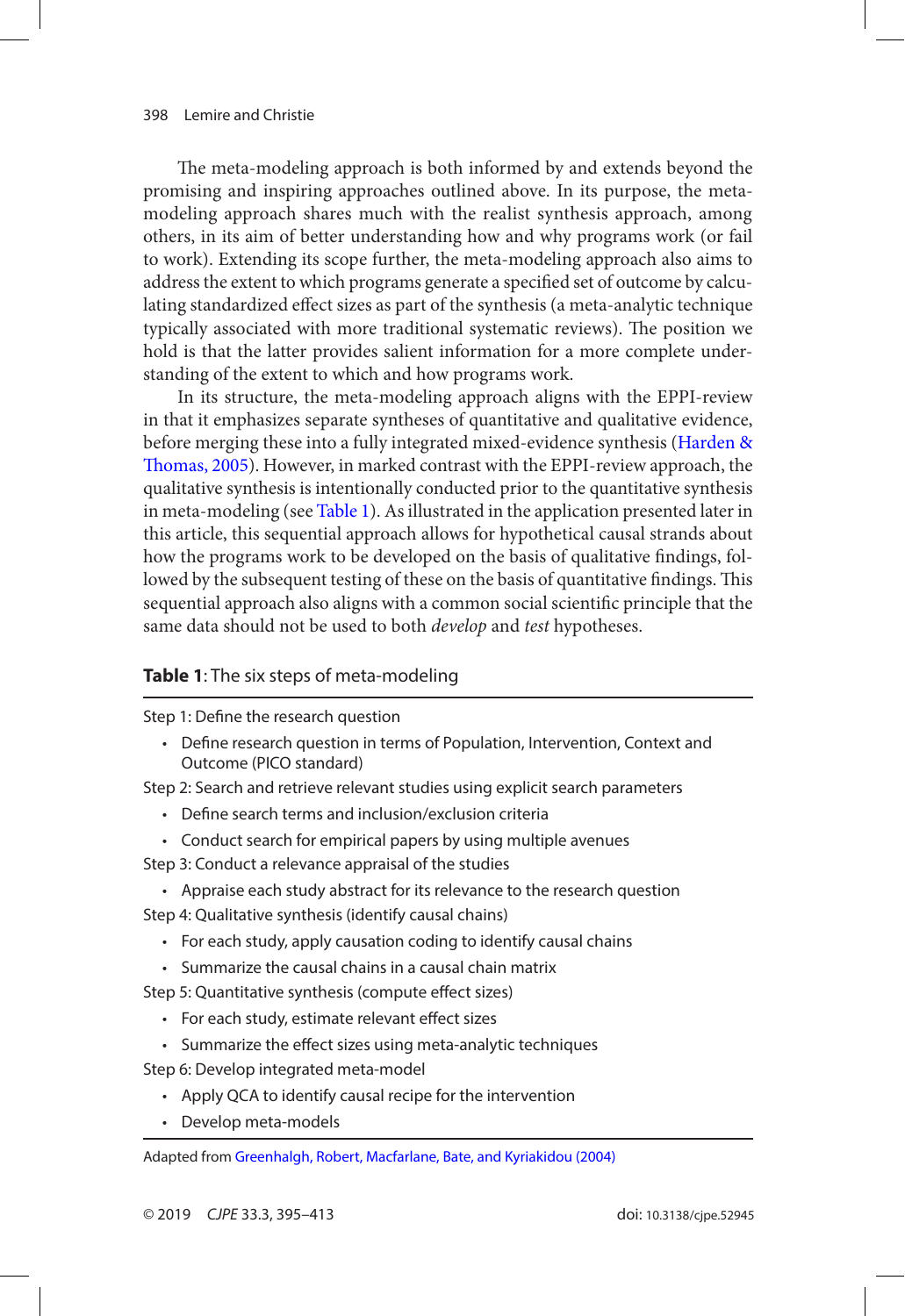<span id="page-4-0"></span>Finally, the meta-modeling approach departs from the existing approaches in its emphasis on using structured analytical strategies for the extraction, analysis, and integration of findings from different types of studies. More specifically, and as illustrated in the case example below, meta-modeling applies causation coding, standardized effect-size calculations, and qualitative comparative analysis to ensure a more transparent and systematic synthesis. The end product is a systematic, transparent, and operational approach for mixed methods, theory-based syntheses. Advancing toward operational guidance on the meta-modeling approach, we now turn to an application on Housing First programs.

# **meTa-modeling The inner workings of housing firsT**

In its procedural approach, meta-modeling consists of six steps: (1) defining the research question(s), (2) searching for and retrieving candidate studies, (3) conducting a relevance appraisal, (4) synthesizing qualitative findings, (5) synthesizing quantitative findings, and (6) developing an integrated synthesis using Qualitative Comparative Analysis (QCA). The steps are briefly outlined in [Table 1](#page-3-0) and illustrated in more detail in the case application on Housing First presented in what follows. Before advancing the case application, a brief description of the Housing First program is provided.

# *The case: Housing First*

Housing First (HF) is a widely used approach to addressing homelessness. Currently, HF programs exist in major cities across Canada, the United States, and most European countries ([Groton, 2013](#page-16-0)). The core idea of HF is to provide homeless individuals with immediate housing of their own choice. In support of sustained housing retention, supportive services (e.g., substance use treat-ment) are made available but not required by HF programs ([Tsemberis, 1999](#page-17-0)). The provision of immediate housing stands in marked contrast to the traditional housing programs that require homeless individuals to progress and graduate through different steps of treatment and/or sobriety before earning their access to permanent housing.

In their implementation, HF programs are guided by five principles: (1) provide immediate, low-barrier access to independent, permanent housing, (2) provide comprehensive case management, (3) provide housing in building blocks with less than 15% of HF tenants, (4) emphasize client choice in regard to supportive services, and (5) support community involvement in the transition from homeless to housed ([Tsemberis & Eisenberg, 2000\)](#page-17-0). Underlying these five principles is a philosophy of promoting self-efficacy and independence among homeless individuals as a pathway to sustaining permanent housing.

The HF model is considered by many researchers and practitioners to be "best practice" and is increasingly referred to as "evidence-based" (Pearson, Mont[gomery, & Locke, 2009](#page-17-0)). In support of this coveted label, over the past 20 years a diverse body of research has examined the effectiveness of HF programs on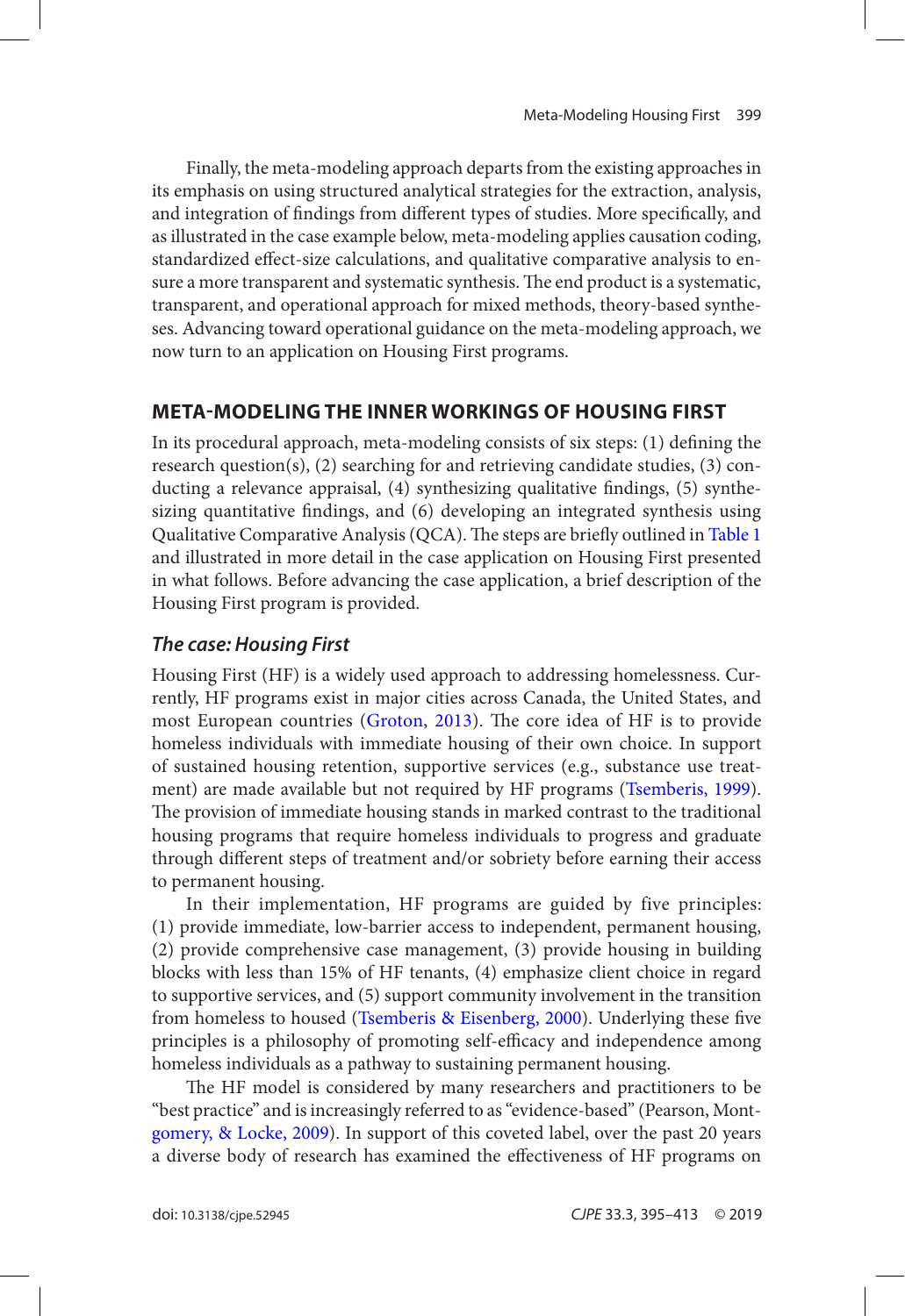<span id="page-5-0"></span>a number of housing-related outcomes ([Groton, 2013](#page-16-0)). While two systematic reviews have been conducted to determine the effectiveness of HF programs ([Leff, Chow, Pepin, Conley, Allen, & Seaman, 2009](#page-16-0); [Nelson, Aubry, & Lafrance,](#page-16-0) [2007](#page-16-0)), a systematic mixed-methods synthesis of the program components and mechanisms by which such programs work has not been undertaken. The present mixed-methods theory-based synthesis of HF programs is the first of its kind.

## *Meta-modeling Housing First: A worked example*

In the following, each of the six steps of the meta-modeling approach is illustrated. The motivation for the meta-modeling application on HF programs while addressing a gap in the existing literature on HF programs—was primarily methodological: to develop and apply a systematic and transparent approach for mixed methods, theory-based synthesis. Because the novel aspects of metamodeling—at least in the context of building program theories—primarily pertain to the application of causal coding of qualitative findings and the use of qualitative comparative techniques in developing the meta-model, these steps are covered in more detail.

*Step 1: Define the research question*. Defining the research question constitutes an important first step of meta-modeling. Informed by the existing literature on HF programs, the research question driving the present systematic review was two-fold:

- 1. To what extent do HF programs increase independent housing tenure among chronic homeless individuals, as compared with alternative continuum of care housing programs?
- 2. What are the critical ingredients in HF programs that drive increased housing tenure among chronically homeless individuals?

These questions not only concern whether HF programs promote housing tenure but also demand information about how HF programs promote housing tenure two equally relevant types of information when trying to understand the extent to which and how programs work. These two questions also fall right between the purviews of traditional systematic reviews (which tend to focus on the first question) and existing mixed methods approaches (which tend to focus on the second question).

*Step 2: Search and retrieve studies*. The second step in meta-modeling revolves around the search and retrieval of relevant primary studies—the empirical foundation for the subsequent analyses. In the present synthesis, the studies were identified through an electronic literature search using Scopus, PsycINFO, Web of Science, and Sociological Abstracts. The key word "housing first" was used for the search. No restriction was placed on the date or the location of the studies. In addition to the electronic search, manual searches of relevant studies in the most salient journals were carried out. These journals included the *American Journal of Community Psychology*, the *American Journal of Public Health*, the *Journal of*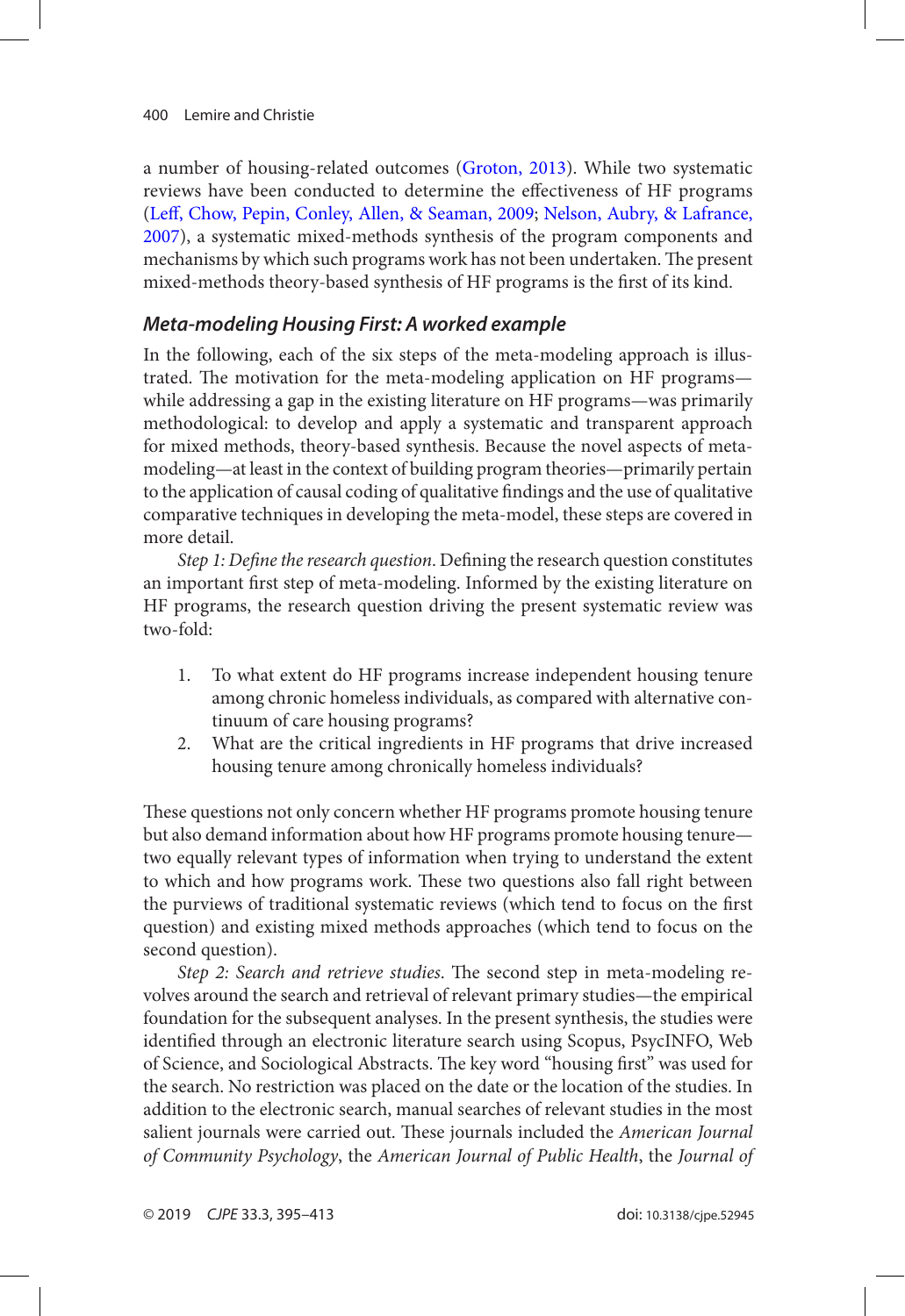*Community Psychology*, *Psychiatric Services*, and *Research on Social Work Practice*. This manual search was motivated by the expected time lag between journal publication (e.g., online first publication) and subsequent inclusion in the databases listed above. Finally, seven identified literature reviews on supported housing were examined for relevant studies. This manual citation search allowed us to reach a point of saturation—a moment where reference lists were no longer providing new, additional studies. The results of the search and retrieval are presented in Figure 1.

A total of 346 unique titles and abstracts were initially identified and retrieved. The expansion of the search to include grey literature (i.e., studies not published in peer-reviewed journals) is compatible and even encouraged in the context of meta-modeling. However, for the present purposes of developing and applying a new methodological approach, focusing on published studies was deemed sufficient.



**Figure 1**: Flowchart of meta-modeling of Housing First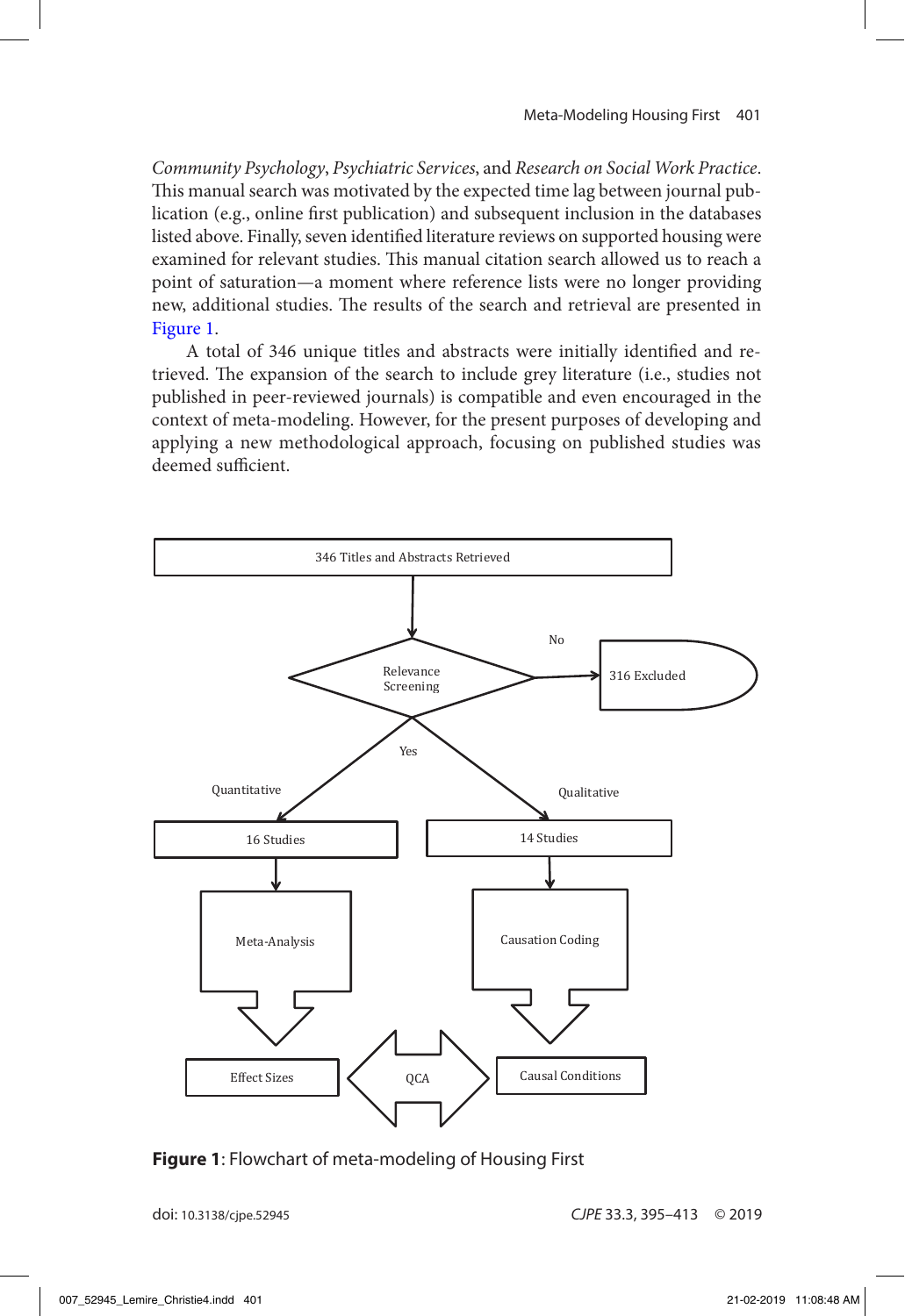<span id="page-7-0"></span>*Step 3: Relevance appraisal*. The third step in meta-modeling is a relevance appraisal. In the present synthesis, primary studies for the quantitative synthesis were included if they (1) focused on an HF intervention as treatment, (2) involved a comparison group design, (3) included housing tenure as an outcome measure, and (4) contained sufficient information to compute standardized effect sizes. This includes any experimental study design, including randomized controlled trials as well as quasi-experimental designs (with non-equivalent comparison groups). A total of 16 studies matched these criteria.

For the qualitative synthesis, studies were included if they (1) focused on Housing First intervention as treatment, and (2) provided qualitative data on the experience of individuals in HF programs (sufficient information to support causation coding). While these included a broad range of studies—qualitative as well as mixed methods—only studies that provided rich, detailed descriptions of how and why participants benefited from HF programs were included (e.g., verbatim descriptions or testimonials of the lived experiences of HF program participation). A total of 14 studies satisfied these criteria.

Informed by these relevance criteria, a total of 316 studies were excluded from the synthesis. Collectively, all the excluded studies failed either to provide quantitative data to support effect-size computation or to provide qualitative data to support causation coding.

*Step 4: Qualitative synthesis*. The first synthesis track in meta-modeling is the qualitative synthesis. The primary aim of this synthesis is to identify candidate "critical ingredients" driving the program's desired outcomes (i.e., housing tenure). Informed by [Saldaña's \(2013\)](#page-17-0) "causation coding," causally relevant information is identified using causal chain codes. These are codes capturing the causally relevant information in the primary studies, typically from sections of the articles describing how and why the HF program works. More specifically, the coding aims to map out causal chains (CODE1  $\rightarrow$  CODE2  $\rightarrow$  CODE3), corresponding to a causal catalyst, an outcome, and a mechanism linking the causal catalyst and outcome. Moderators (e.g., influencing factors) may also be coded and included. As Saldaña reminds us, these causal triplets are often made more complex by involving interactions between multiple causal catalysts, multiple mechanisms and moderators, and multiple outcomes. As such, the causal chains may include subsets of codes: (CODE1A + CODE1B  $\rightarrow$  CODE2A + CODE2B  $\rightarrow$  CODE3  $\rightarrow$ CODE4).

An example might serve to illustrate these causal chains. In the present synthesis, several studies describe how a service philosophy of client choice in relation to frequency and duration of supportive services, without any formal requirement of participation, results in a sense of empowerment among the homeless individuals, which in turn generates an incentive among them to actively pursue and participate in supportive services. This in turn supports sustained housing. To illustrate, the causal chain is composed of a process in which "client choice for supportive services" (causal catalyst #1), in combination with "no requirement for participation" (causal catalyst #2), leads to a "sense of empowerment" (mechanism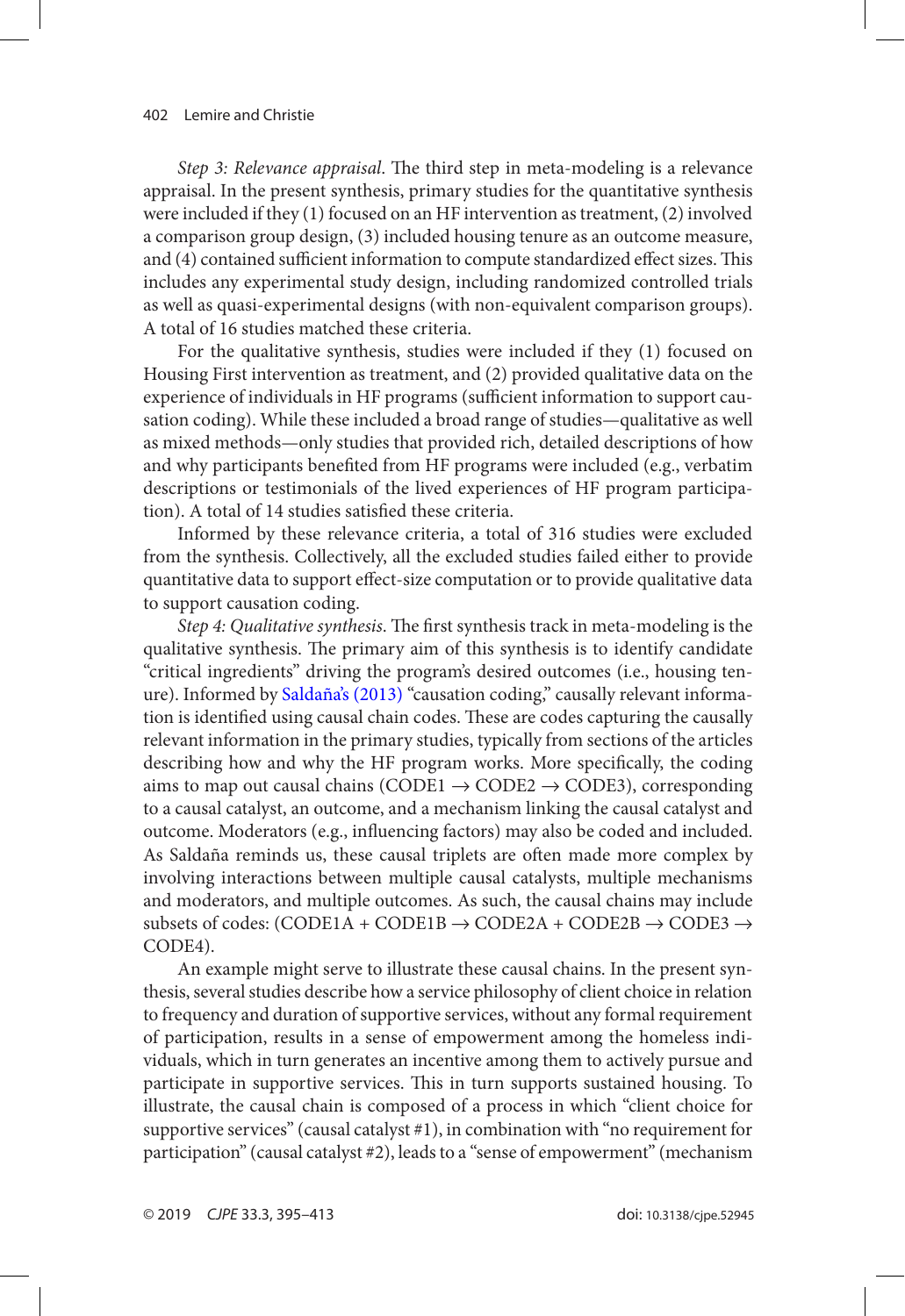<span id="page-8-0"></span>#1), which in turn results in the clients "actively pursuing supportive services" (mechanism #2) and "participating in supportive services" (mechanism #3), both of which promote sustained housing (outcome #1). By describing how core activities of the HF programs generate a sequence of attitudinal and behavioral changes, these causal chains shed light on how and why HF programs promote housing tenure.

Echoing [Saldaña \(2013\)](#page-17-0), one practical point about causation coding is that it is highly interpretive. This is in part because the causal chains are rarely summarized in a neat three-part sequence from causal catalyst(s) to mechanism(s) to outcome(s). In our experience, and as correctly noted by Saldaña, the authors "may tell you the outcome first, followed by what came before or what led up to it, and sometimes explain the multiple causes and outcomes in a reverberative back-and-forth manner" (p. 164). As such, causation coding often involves a high degree of sensitivity to words such as "because," "in effect," "therefore," and "since," which might indicate an underlying causal logic (Saldaña; see also [Lemire & Freer,](#page-16-0)  [2015](#page-16-0), for a discussion on this).

Another equally important practical guideline is to resist the urge to code causal chains during the first read-through of the studies. Rather, it is advisable to read through all the sampled studies once before initiating the causation coding. In the first read-through, the purpose is simply to make note of the types of causal catalysts mentioned and the general language and terminology used by the authors and participants to define these core program components. On a similar note, we also found it useful to focus on the causal catalysts that cut across multiple studies, suggesting their broader salience and potential importance in explaining how HF programs bring about change. We thus identified four prevalent causal catalysts:

- 1. *Housing choice and structure*: The provision of immediate access to independent, scattered-site permanent housing with less than 15% other HF program participants in the building.
- 2. *Supportive services*: The provision of a broad range of supportive services, such as substance-abuse services, employment services, educational services, volunteer services, medical services, social integration, and so forth.
- 3. *Harm reduction*: The reliance on low-threshold admission, no sobriety/ treatment/medication requirements to access or maintain housing, as well as limited staff crossover between housing and supportive services.
- 4. *Client choice*: The emphasis on client choice of duration, frequency, and intensity of treatment, harm reduction, and no sobriety/treatment/ medication requirements.

Each of these causal catalysts represents a core component of HF programs and is thus identifiable as causally relevant across multiple primary studies. Collectively, then, these four identified causal catalysts serve as candidate core components of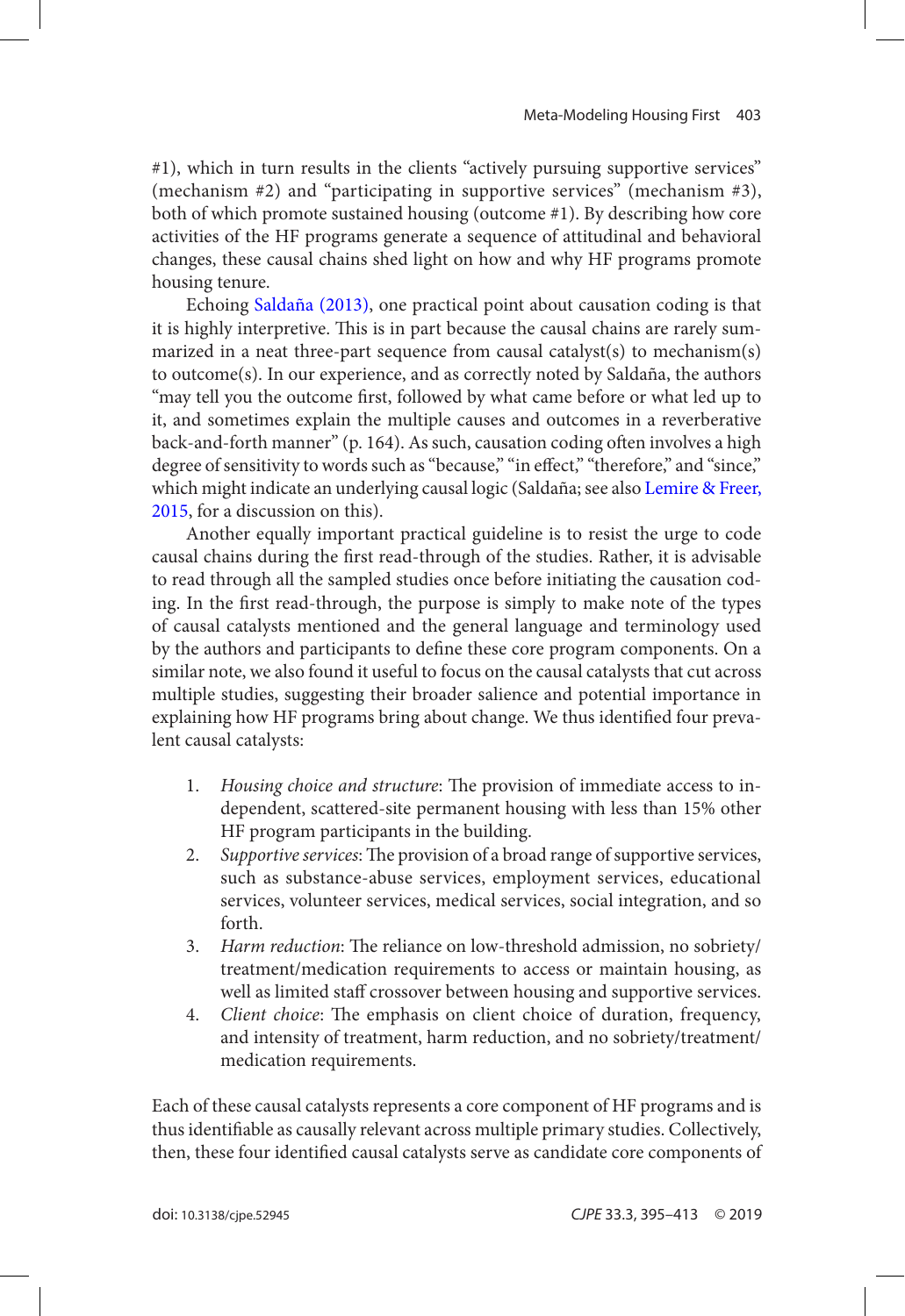<span id="page-9-0"></span>how and why HF programs promote sustained housing tenure among chronically homeless individuals. More than that, the causal catalysts provide the building blocks for a more in-depth understanding of how these core components connect with the outcome(s) of interest.

As part of this analysis, we found it helpful to organize the identified causal chains for each catalyst in a causal chain matrix ([Miles, Huberman, & Saldaña,](#page-16-0) [2014](#page-16-0)), providing an overview and facilitating the identification of patterns (see Table 2 below). The matrix summarizes the causal chains identified for each causal catalyst. The matrix specifies the "causal catalyst," the "causal chain" for each catalyst, and a specification of any "influencing factors" inhibiting or enhancing the causal chain. A final column contains a verbatim description of how the mechanism functions, as described in the primary study. This anchoring of each causal chain with the language from the individual studies serves double duty: (1) It provides analytical depth to the causal chains, and (2) it provides a transparent chain-of-evidence that allows other researchers to examine the grounding for the final synthesis and conclusions drawn. This latter point is important for the purpose of methodological transparency.

The testing of these causal catalysts will be the focal point of the final metamodeling synthesis in step 6. However, before advancing this integration, the quantitative synthesis is to be completed.

*Step 5: The quantitative synthesis*. The aim of the quantitative synthesis is to examine the overall effectiveness of HF programs through a meta-analysis of the experimental and quasi-experimental studies identified. The effectiveness of HF is considered in terms of housing tenure. In the present review, a total of 16 comparison-group studies, covering the period from 2000 to 2016, were identified. Most of the HF studies used an experimental design with comparable treatment and control groups at baseline (11 studies). The remaining five studies were quasiexperimental studies, of which four used matching or other statistical techniques

| Causal<br>catalyst      | Causal chain                                                                          | Influencing<br>factor(s)                                        | <b>Explanation</b>                                                                                                                                                                                |
|-------------------------|---------------------------------------------------------------------------------------|-----------------------------------------------------------------|---------------------------------------------------------------------------------------------------------------------------------------------------------------------------------------------------|
| Provision<br>of housing | $home +$<br>stability $\rightarrow$<br>self-efficacy                                  | Permanent<br>housing                                            | "The housing is there for a couple of<br>years so it lends a little stability at<br>least to your life for a short period of<br>time and enables you to get some<br>things done."                 |
|                         | Home $\rightarrow$<br>stability $\rightarrow$<br>recovery $\rightarrow$<br>employment | Permanent<br>housing<br>Access to<br>training<br>Access to jobs | "A place to live and then from there I<br>can start doing my things, like getting<br>better and going out. Getting into a<br>routine. Finding a job, getting the<br>training for something else." |

**Table 2**: Causal chain matrix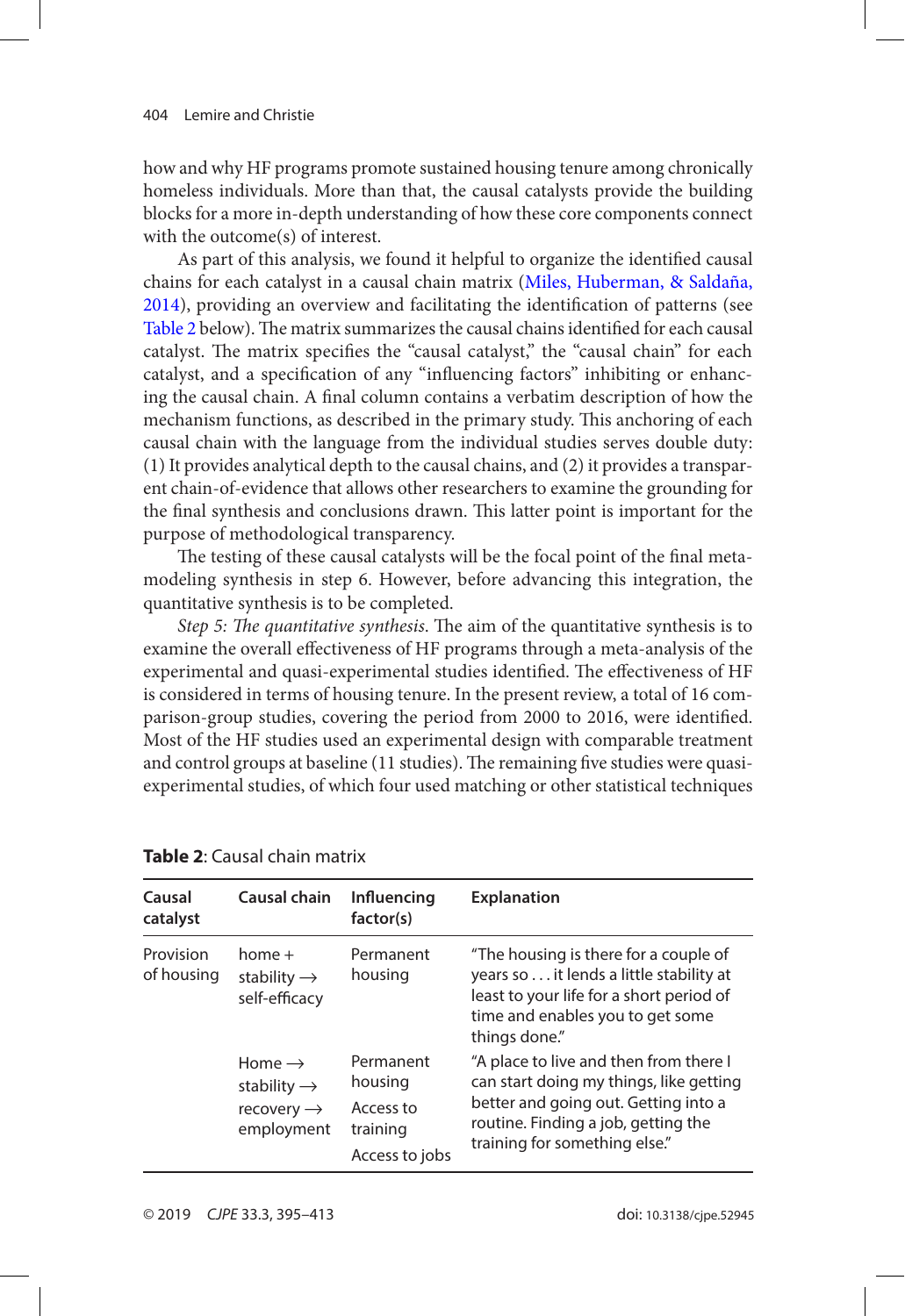<span id="page-10-0"></span>to adjust for baseline differences. One quasi-experiment did not use any statistical adjustment for baseline differences ([Tsai, Mares, & Rosenheck, 2010](#page-17-0)). None of the studies reported large baseline differences between the comparison/control groups, showed high or uneven attrition rates, or indicated any other major implementation issues that potentially could bias the effect-size estimates.

Each of the studies was reviewed and information relevant for the estimation of standardized effect sizes (Cohen's *d*) was retrieved, including study sample size, mean housing-tenure statistics for treatment and control/comparison, as well as corresponding standard deviations/standard errors. On the basis of the retrieved information, effect sizes were calculated for each study (Cohen's *d*, the standardized mean difference statistic). Individual effect sizes were calculated using the Practical Meta-Analysis Effect Size Calculator ([Lipsey & Wilson, 2001](#page-16-0)) and adjusted for small sample bias, using the Hedges *g* correction [\(Hedges & Olkin, 1985](#page-16-0)). Inverse variance weighting was used when calculating combined effect sizes across the primary studies, whereby each study is weighted by the precision of its respective effect-size estimate [\(Lipsey & Wilson, 2001](#page-16-0)). The estimated effect sizes are provided in Figure 2. As shown in the figure, the studies reveal consistently positive effect sizes, favoring the HF programs in comparison with continuum of care programs. More specifically, the combined effect size of 0.97 (95% CI: 0.72–1.22) indicates a markedly stronger effect on housing tenure among participants in HF programs, as compared with participants in continuum of care programs.

The primary purpose of the effect size estimates is, in combination with the causal strands identified in the qualitative synthesis, to comprise the building blocks for the final meta-modeling synthesis.



**figure 2**: Effect-size estimates for Housing First (housing tenure)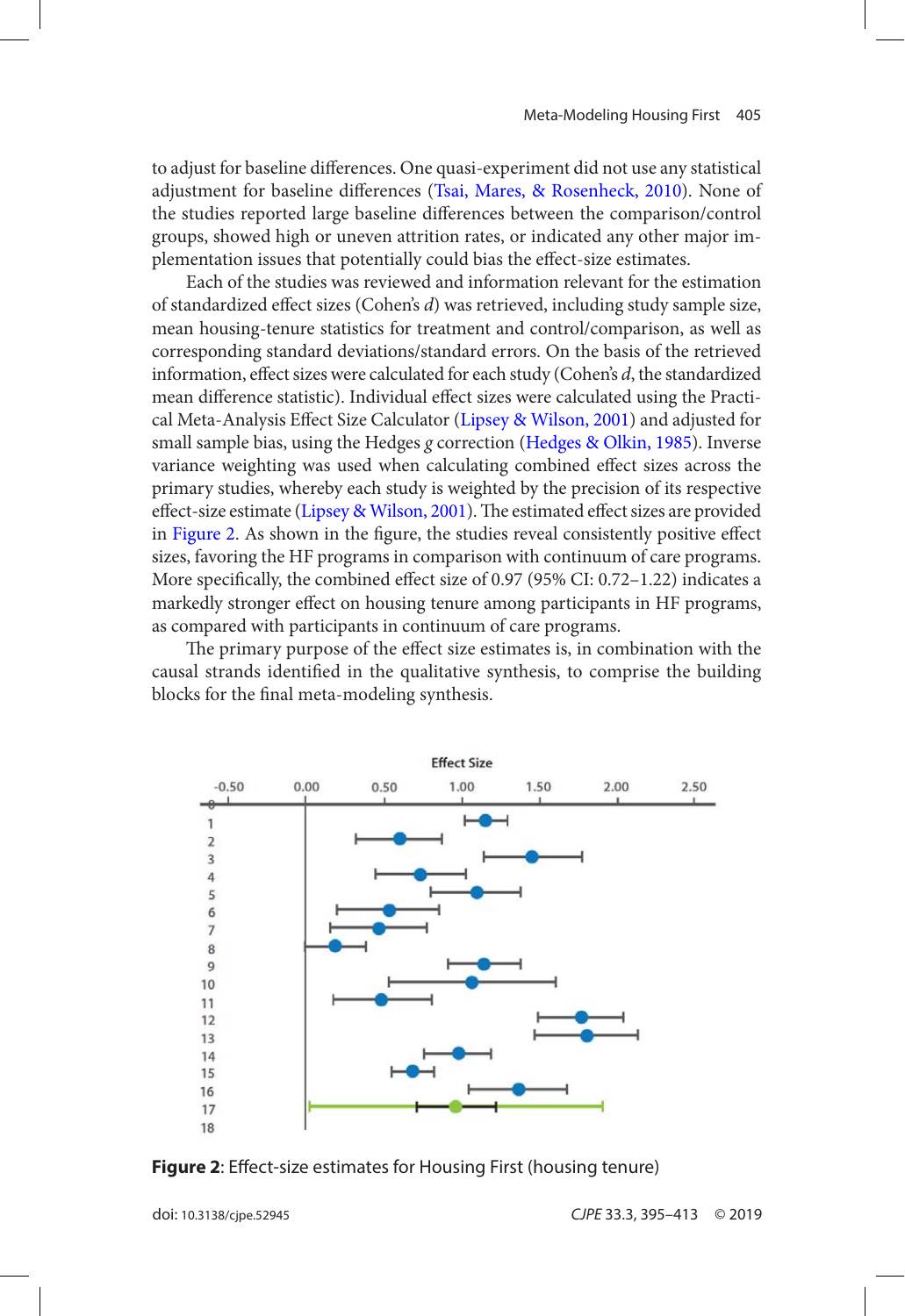<span id="page-11-0"></span>*Step 6: Develop the meta-model*. The final step in the synthesis is the integration of findings from the qualitative and quantitative syntheses. To integrate the findings from these two syntheses, Qualitative Comparative Analysis (QCA) was applied. Developed by Charles Ragin, QCA is perhaps best described as a set of comparative analytical techniques that aim to identify the sets of causal conditions that trigger a specific outcome ([Ragin, 2014](#page-17-0); [Schneider & Wagemann, 2013](#page-17-0)). In the present synthesis, QCA allowed us to identify the configuration(s) of the four causal conditions that promote housing tenure. Informed by [Rihoux and Ragin](#page-17-0)  [\(2009\)](#page-17-0), the QCA in the present synthesis involves six steps:

- 1. gather evidence on core program components and outcomes for each study in the review (extracted from primary studies);
- 2. develop a matrix with core program components and outcomes (calibration);
- 3. use OCA software to create a "truth table";
- 4. minimize solutions;
- 5. resolve contradictory configurations; and
- 6. present final interpretation of solutions.

These are the standard steps in QCA, adapted slightly for the purpose of research synthesis. In the first step, the 16 studies in the quantitative synthesis were recoded according to the causal chains identified in the qualitative synthesis. Recall that these causal chains were identified as potential explanations of how and why HF programs promote housing tenure. Recall also that these causal chains involved four primary causal conditions: housing choice and structure, separation of services, service philosophy, and service array. To illustrate, the qualitative synthesis revealed that the provision of immediate access to scattered-site, independent housing is a salient catalyst for sustained housing tenure. As such, the extent to which each of the 16 HF studies involves immediate access to scattered-site, independent housing is relevant to code and test as part of the QCA.

A note on this assessment and coding is called for. In traditional crisp-set QCA, cases (i.e., the 16 studies in the present synthesis) are coded on a binary scale, whereby a "zero" or a "one" denotes the presence or lack of presence of a given causal condition. However, this type of coding does not reflect the fact that the presence of causal conditions in relation to HF programs is often one of degrees. Accordingly, the extent to which each of the four causal conditions is present in the studies is more appropriately assessed according to four levels: 0 (no presence), .33 (low presence), .67 (high presence), and 1 (full presence).

The results of the coding are provided in [Table 3](#page-12-0). Each row represents a primary study. The extent to which the four causal conditions are present is noted for each study. For instance, the HF program in the study by [Tsai, Mares, and Rosen](#page-17-0)[heck \(2010\)](#page-17-0) is characterized by a full adherence to housing choice and structure (1) and a relatively low adherence to supportive services (.33), harm reduction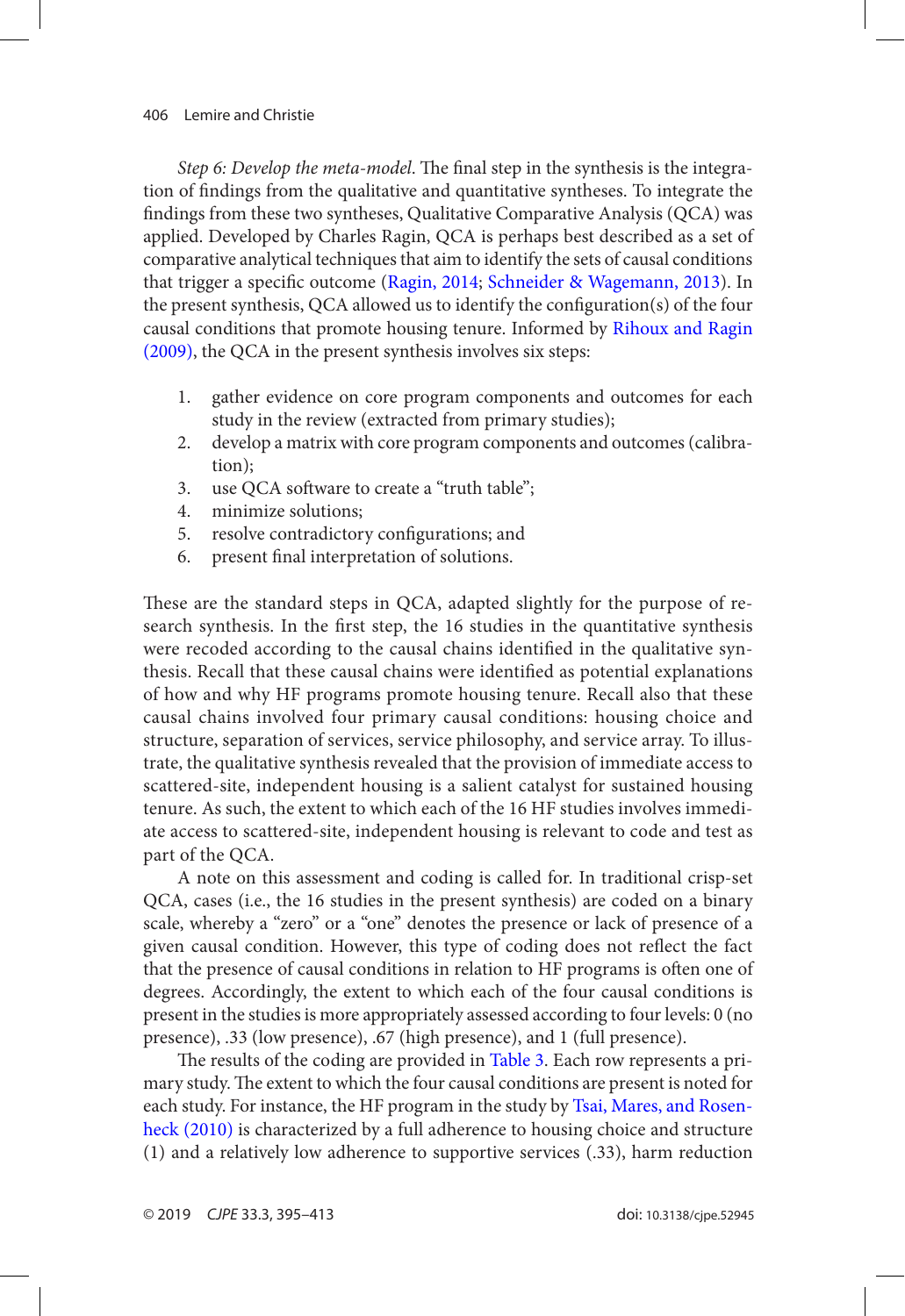| Study     | <b>Housing</b> | <b>Harm reduction</b> | Supportive<br>services | <b>Client choice</b> | Outcome |
|-----------|----------------|-----------------------|------------------------|----------------------|---------|
| TSE(2000) | 1              | .67                   |                        |                      | 1       |
| GUL(2003) | 1              |                       |                        |                      | .67     |
| TSE(2003) |                |                       |                        |                      | 1       |
| TSE(2004) |                |                       |                        |                      | .67     |
| GRE(2005) | 1              |                       |                        | .67                  | 1       |
| SIE(2006) | .67            | .67                   | .67                    | .67                  | .67     |
| STE(2007) | 1              | 1                     |                        |                      | .67     |
| TSA(2010) | 1              | .33                   | .33                    | .33                  | 0       |
| HAN(2011) | 1              | .33                   | .33                    | .33                  |         |
| APP(2012) | 1              | .33                   |                        | .33                  |         |
| MON(2013) | 1              | .67                   |                        |                      | .67     |
| PAL(2013) | 1              | .67                   |                        |                      |         |
| SOM(2015) | 1              | .67                   |                        |                      |         |
| STE(2015) | 1              | .67                   |                        |                      | .67     |
| AUB(2016) | 1              | .67                   |                        |                      | .67     |
| BRO(2016) | .67            | .67                   | .67                    | .67                  | 1.      |

#### <span id="page-12-0"></span>**Table 3**: QCA coding of studies

(.33), and client choice (.33). In addition to these codes of causal conditions, the effect-size estimates are recoded according to the four-level coding scheme.

A couple of important points about this recoding are called for. First and foremost, the coding is intentionally qualitative in the sense that each code represents a qualitative judgment by the researcher. As such, the presence of relevant information (or lack thereof) curbs the confidence in these judgements.

Another important point relates to the importance of not simply using the estimated effect sizes as the outcomes. As noted by [Schneider and Wagemann](#page-17-0) [\(2013\)](#page-17-0), the outcome scores in QCA should always emerge from a qualitative judgment. For instance, and as demonstrated in the present case, simply relying on the individual effect-size estimates would fail to account for the information provided in the corresponding confidence intervals, which offers important information about the outcome variations for each HF program. As such, these ranges should be taken into consideration when defining the outcome scores for the purpose of QCA.

In the second step of QCA, the values for each study on these codes is arranged in a truth table, displaying the logical configurations of causal conditions that elicit a positive outcome. In the present synthesis, FsQCA (a software developed by [Ragin, Drass, & Davey, 2006](#page-17-0)) was applied to produce the truth table presented in [Table 4](#page-13-0). In this truth table, each row represents a specific configuration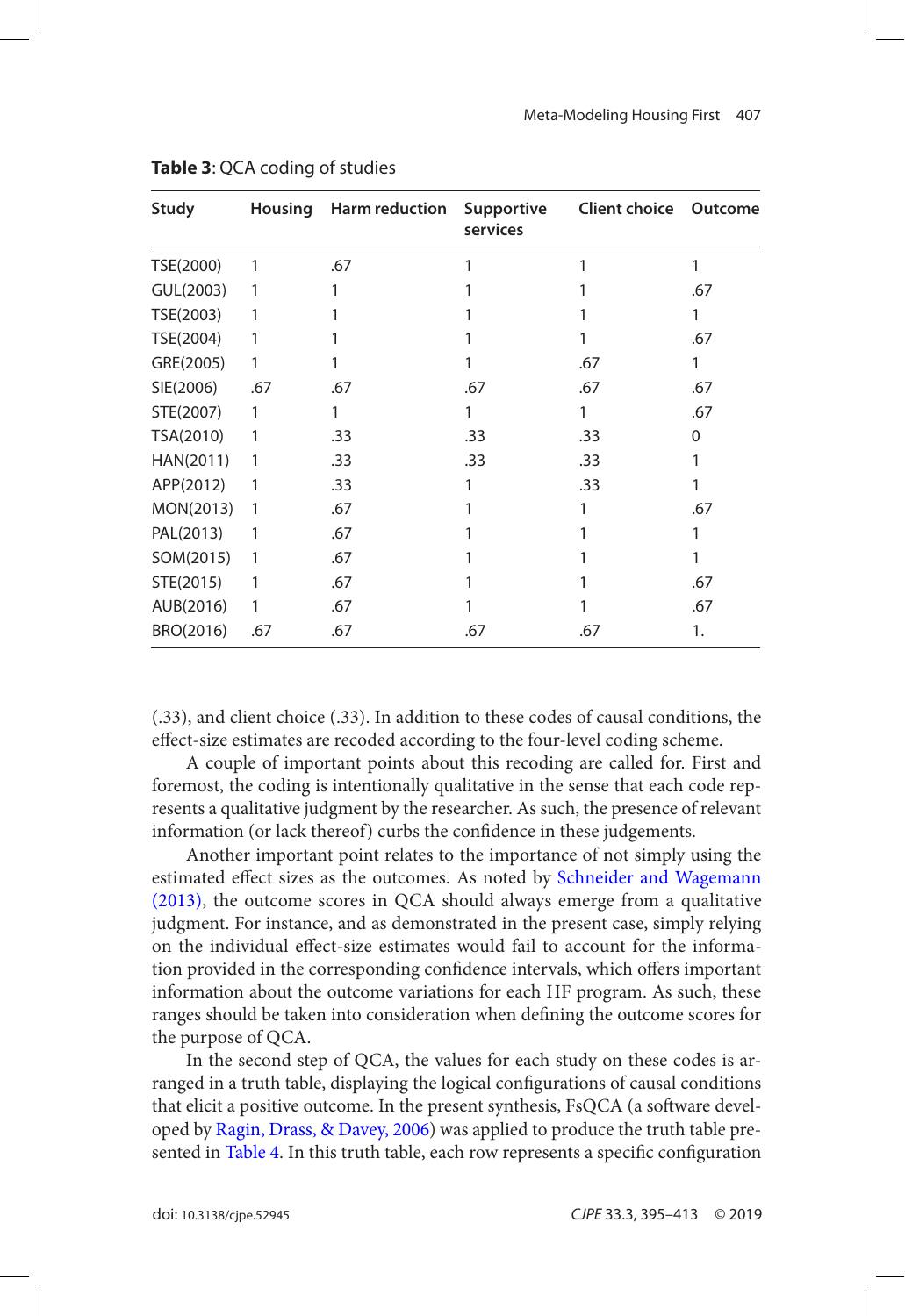| <b>Housing</b> | <b>Harm reduction</b> | services | Supportive Client choice Number |                 | Consistency |
|----------------|-----------------------|----------|---------------------------------|-----------------|-------------|
|                |                       |          |                                 | 13 (81%)        | 0.88        |
|                | 0                     | 0        | 0                               | 2(93%)          | 0.67        |
|                | 0                     |          | 0                               | $1(100\%)$ 0.83 |             |
|                |                       |          |                                 | 1(94%)          | 0.79        |
|                |                       |          |                                 | 1 (100%) 0.49   |             |

### <span id="page-13-0"></span>**Table 4**: Truth table

of causal conditions (i.e., "causal recipe") that elicits a positive outcome. To illustrate, the first row represents the adherence to all of the four causal conditions—13 (81%) of the studies reflect this combination. Of these, 88% elicit a high outcome (indicated by the internal consistency score).

In the subsequent step, the FsQCA software applies inferential logic (Boolean set algebra) to simplify the truth table into the causal recipes that are sufficient to produce a positive outcome. The results are summarized in Table 5. As the table shows, there appears to be two causal recipes:

- 1. *~Choice\*Services\*~Harm\*Housing*: Housing First programs with a strong fidelity to immediate housing and supportive services components combined with low fidelity to client choice and harm reduction promote housing tenure;
- 2. *Choice\*Services\*Harm\*Housing*: Housing First programs with high fidelity to all four program components: provision of immediate housing, supported serviced, harm reduction, and client choice (i.e., the full Housing First model).

In summary, then, these two causal recipes indicate the critical ingredients in HF programs that promote housing tenure among chronically homeless individuals. Moreover, the first QCA solution suggests that the provision of immediate access to independent, scattered-site permanent housing in combination with a broad range of supportive services are sufficient critical ingredients for positive housing tenure.

|                                     |      | Coverage Unique coverage Consistency |      |
|-------------------------------------|------|--------------------------------------|------|
| ~CHOICE*SERVICES*~HARM*HOUSING 0.13 |      | 0.03                                 | 0.83 |
| CHOICE*SERVICES*HARM*HOUSING        | በ 76 | 0.66                                 | 0.88 |
| Solution Coverage: 0.79             |      |                                      |      |
| Solution consistency: 0.88          |      |                                      |      |

### **Table 5**: Causal recipes for Housing First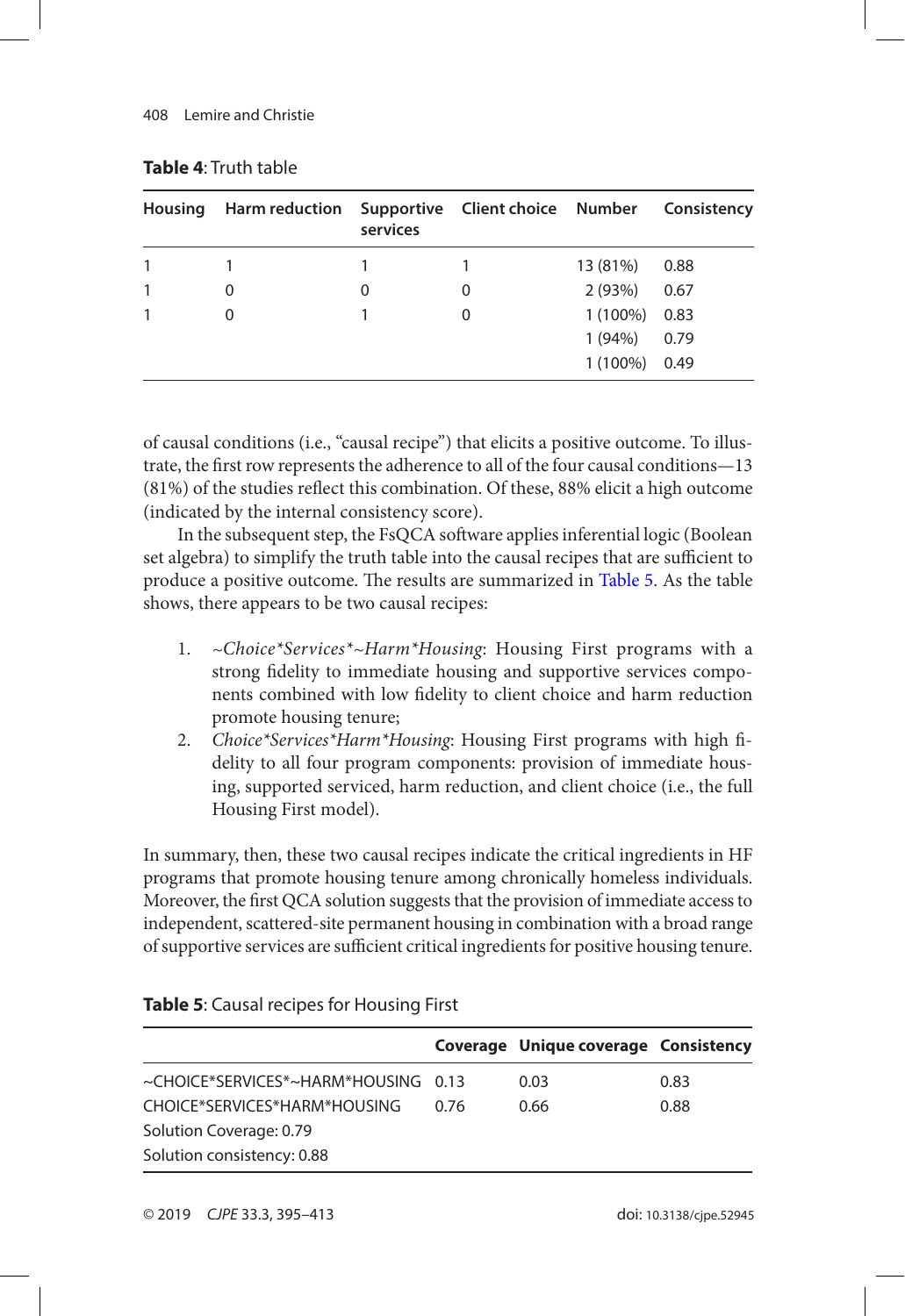

**figure 3**: Meta-model for Housing First

In extension of the above findings, these causal recipes are visualized in the development of a final meta-model, that is, a program theory of the causal recipe identified above. To illustrate, the meta-model for the second causal recipe is presented in Figure 3. The meta-model was structured around the critical ingredients identified above and substantiated by the causal chains identified in the qualitative synthesis (Step 4).

### **discussion**

The intent of this article is to present meta-modeling as an operational and promising approach for theory-based synthesis, an approach for developing program theories across existing studies. As illustrated in the preceding pages, the metamodeling approach relies on a structured and sequential synthesis process, in which critical program components are first identified within individual studies (as part of the qualitative synthesis) and subsequently verified (with effect sizes from the quantitative synthesis) as part of a final integrated synthesis. Meta-modeling furthermore relies upon established analytical approaches and techniques—causation coding, effect-size calculations, and qualitative comparative analysis—to ensure a methodical and transparent synthesis.

As also indicated in the preceding pages, the meta-modeling approach comes with both benefits and limitations. One benefit of the meta-modeling approach is that it not only allows for the identification of the most salient critical ingredients in HF programs (other synthesis approaches do this also), but it furthermore pushes for a more transparent and systematic integration of qualitative and quantitative findings in identifying and testing these. The use of systematic and transparent procedures for the extraction, analysis, and integration of different types of findings provides for a more systematic and transparent synthesis. The causal chain coding, the summary tables, and the qualitative comparative techniques collectively provide a visible chain of evidence which in turn allows for more verifiable and transparent findings. From a methodological perspective, this is an important benefit.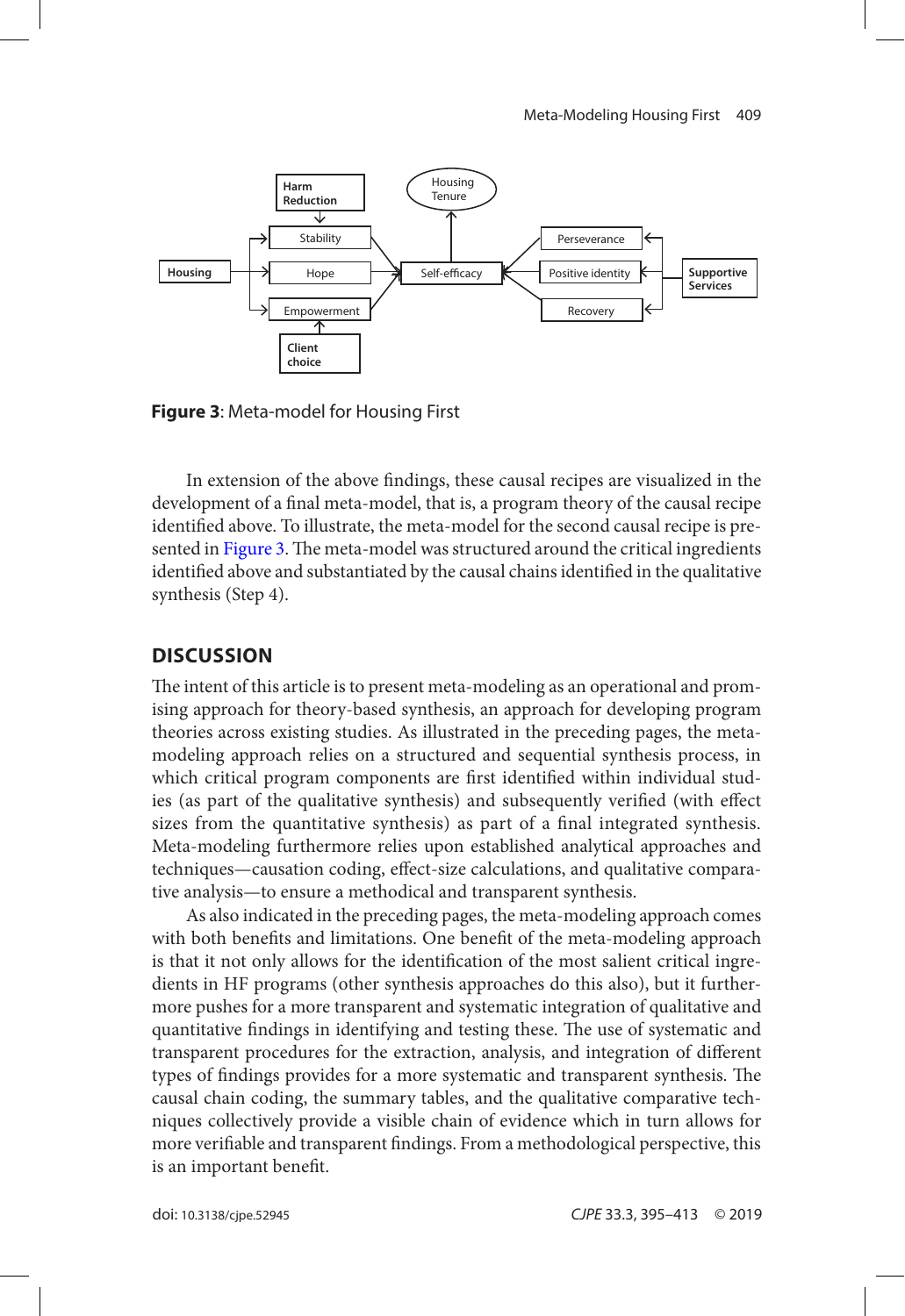<span id="page-15-0"></span>Another central benefit of the meta-modeling approach is that it relies on a firm division of evidentiary labor, a principle corresponding with a core tenet of scientific investigation: "once data have been used to develop a theory they cannot be used to test it" ([Wachter & Straf, 1990](#page-18-0), p. xxv). Following this principle, the meta-modeling approach relies on one body of evidence to generate hypotheses (causal strands identified in studies as part of the qualitative synthesis) and another body of evidence to test these hypotheses (effect sizes from studies in the quantitative synthesis). From our perspective, clearly demarcating the evidentiary roles optimizes the advantages of having different types of studies, providing different types of evidence, by having them serve different—yet complementary purposes within the same integrated synthesis.

No methodological approach is without its limitations. One practical and important limitation concerns the difficulty of distinguishing between the implementation of the primary study and the reporting of the primary study. These two can be very different. Many potentially important aspects of studies are never reported. This lack of reporting on salient aspects of the program studied is particularly problematic in relation to the recoding of the studies in the quantitative synthesis as part of the final integrated qualitative comparative analysis. The best strategy to counter limited program information in the published studies is to seek out additional information from program websites, other publications on the program, authors of the studies, or even fieldwork on the program sites. However, all of these strategies can be time-consuming, even impossible within the time and resource constraints of a commissioned synthesis.

Another limitation pertains to the limited real-world applications of metamodeling. At the time of this writing, the meta-modeling approach has been applied and refined in only three different contexts (one of which is described in the present article). To be sure, the approach is still in its infancy, a work in progress. To earn a place among the burgeoning array of mixed methods synthesis approaches, it has to be applied across a broad range of contexts and settings and must show comparative methodological and practical advantages in relation to other mixed methods, theory-based approaches. Our modest hope is that the present case application will serve to motivate and further advance the practical application and examination of meta-modeling across different programs, studies, settings, and contexts. Future applications and modifications of the approach are therefore highly encouraged and warmly welcomed.

## **noTes**

- [1](#page-1-0). Studies included in the synthesis can be obtained by contacting the first author.
- [2](#page-2-0). While there is no definitive consensus on the definition of these terms, "mechanism" generally refers to the underlying social or psychological processes that generate one or more outcomes of interest. The latter typically refers to changes in attitude, knowledge, and/or behaviors. Context usually involves any contextual factors that enable or prevent or in any way influence the mechanism's ability to generate the outcome(s).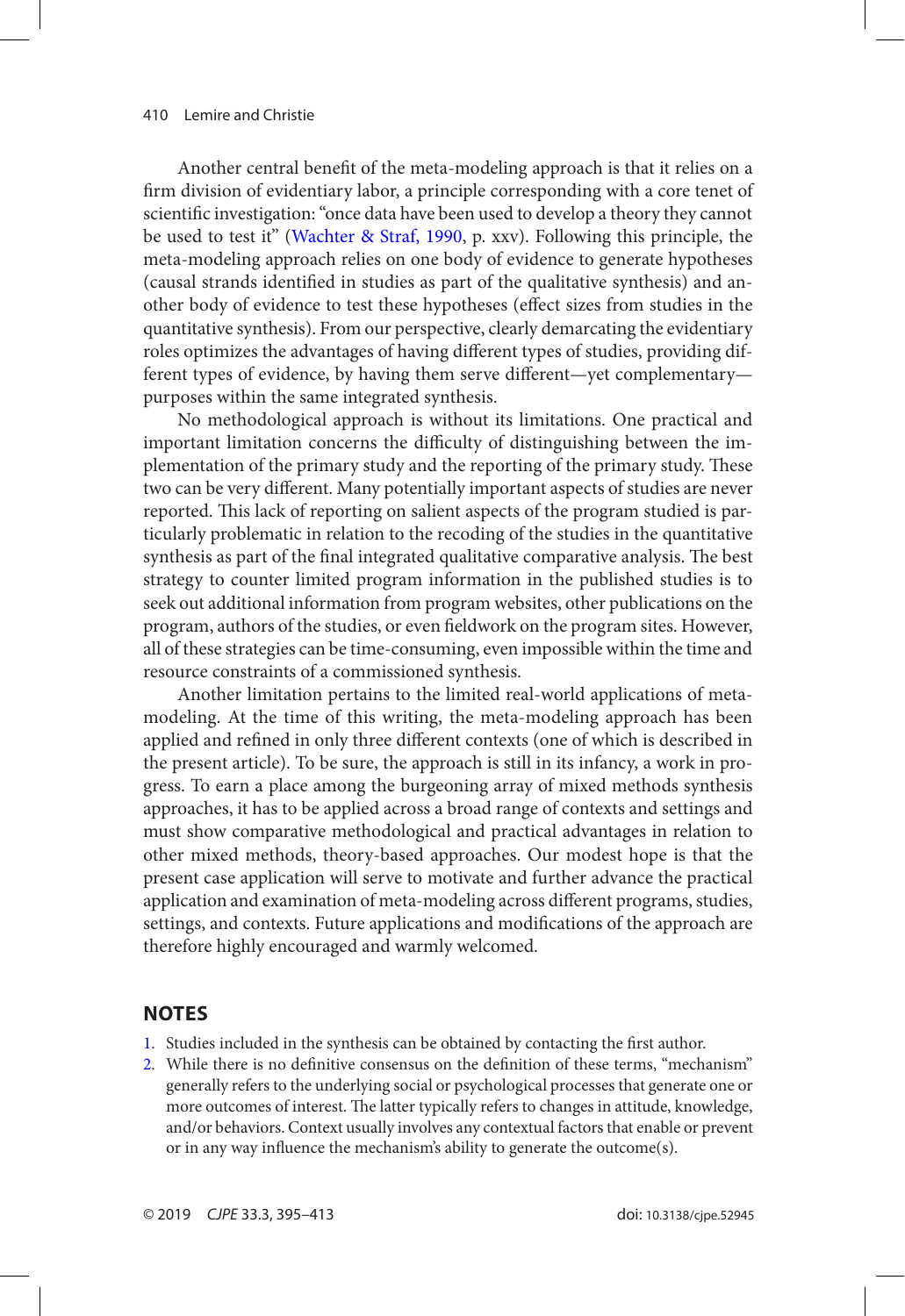### <span id="page-16-0"></span>**references**

- [Allmark, P., Baxter, S., Goyder, E., Guillaume, L., & Crofton-Martin, G. \(2013\)](#page-2-0). Assessing the health benefits of advice services: Using research evidence and logic model methods to explore complex pathways. *Health & Social Care in the Community*, *21*(1), 59–68. <http://doi.org/10.1111/j.1365-2524.2012.01087.x>
- [Anderson, L. M., Petticrew, M., Rehfuess, E., Armstong, R., Ueffing, E., Baker, P., Francis,](#page-2-0) [D., & Tugwell, D. \(2011\)](#page-2-0). Using logic models to capture complexity in systematic reviews. *Research Synthesis Methods*, *2*(1), 33–42. <http://doi.org/10.1002/jrsm.32>
- [Baxter, S. K., Blank, L., Woods, H. B., Payne, N., Rimmer, M., & Goyder, E. \(2014\)](#page-2-0). Using logic model methods in systematic review synthesis: Describing complex pathways in referral management interventions. *BMC Medical Research Methodology*, *14*(62). <http://doi.org/10.1186/1471-2288-14-62>
- [Baxter, S. K., Killoran, A., Kelly, M. P., & Goyder, E. \(2010\)](#page-2-0). Synthesizing diverse evidence: The use of primary qualitative data analysis methods and logic models in public health reviews. *Public Health*, *124*(2), 99–106.<http://doi.org/10.1016/j.puhe.2010.01.002>
- [Bronson, D. E., & Davis, T. S. \(2012\)](#page-0-0). *Finding and evaluating evidence: Systematic reviews and evidence-based practice*. New York, NY: Oxford University Press.
- [Greenhalgh, T., Robert, G., Macfarlane, F., Bate, P., & Kyriakidou, O. \(2004\)](#page-3-0). Diffusion of innovations in service organizations: Systematic review and recommendations. *Milbank Quarterly*, *82*(4), 581–629.<http://doi.org/10.1111/j.0887-378X.2004.00325.x>
- [Groton, D. \(2013\)](#page-4-0). Are Housing First programs effective? A research note. *Journal of Sociology & Social Welfare*, *40*(1), 51–63. Retrieved from [https://scholarworks.wmich.](https://scholarworks.wmich.edu/jssw/vol40/iss1/4)  [edu/jssw/vol40/iss1/4](https://scholarworks.wmich.edu/jssw/vol40/iss1/4)
- [Harden, A., & Thomas, J. \(2005\).](#page-1-0) Methodological issues in combining diverse study types in systematic reviews. *International Journal of Social Research Methodology*, *8*(3), 257–271.<https://doi.org/10.1080/13645570500155078>
- [Hedges, L., & Olkin, I. \(1985\).](#page-10-0) *Statistical methods for meta-analysis*. New York, NY: Academic Press.
- [Leff, H. S., Chow, C. M., Pepin, R., Conley, J., Allen, I. E., & Seaman, C. A. \(2009\)](#page-5-0). Does one size fit all? What we can and can't learn from a meta-analysis of housing models for persons with mental illness. *Psychiatric Services*, *60*(4), 473–482. [http://doi.](http://doi.org/10.1176/appi.ps.60.4.473) [org/10.1176/appi.ps.60.4.473](http://doi.org/10.1176/appi.ps.60.4.473)
- [Lemire, S., & Freer, G. \(2015\)](#page-8-0). Inside the black box—modeling the inner workings of social development programs. In V. Jakupek & M. Kelly (Eds.), *Assessing the impact of foreign aid: Value for money and aid for trade* (pp. 149–168). Cambridge, MA: Elsevier Academic Press.
- [Lipsey, M. W., & Wilson, D. B. \(2001\)](#page-10-0). *Practical meta-analysis*. Thousand Oaks, CA: Sage.
- [Miles, M. B., Huberman, A. M., & Saldaña, J. \(2014\).](#page-9-0) *Qualitative data analysis: A methods sourcebook* (3rd ed.). Thousand Oaks, CA: Sage.
- [Nelson, G. F., Aubry, T., & Lafrance, A. \(2007\)](#page-5-0). A review of the literature on the effectiveness of housing and support, assertive community treatment, and intensive case management interventions for persons with mental illness who have been homeless. *American Journal of Orthopsychiatry*, *77*(3), 350–361.<http://doi.org/10.1037/0002-9432.77.3.350>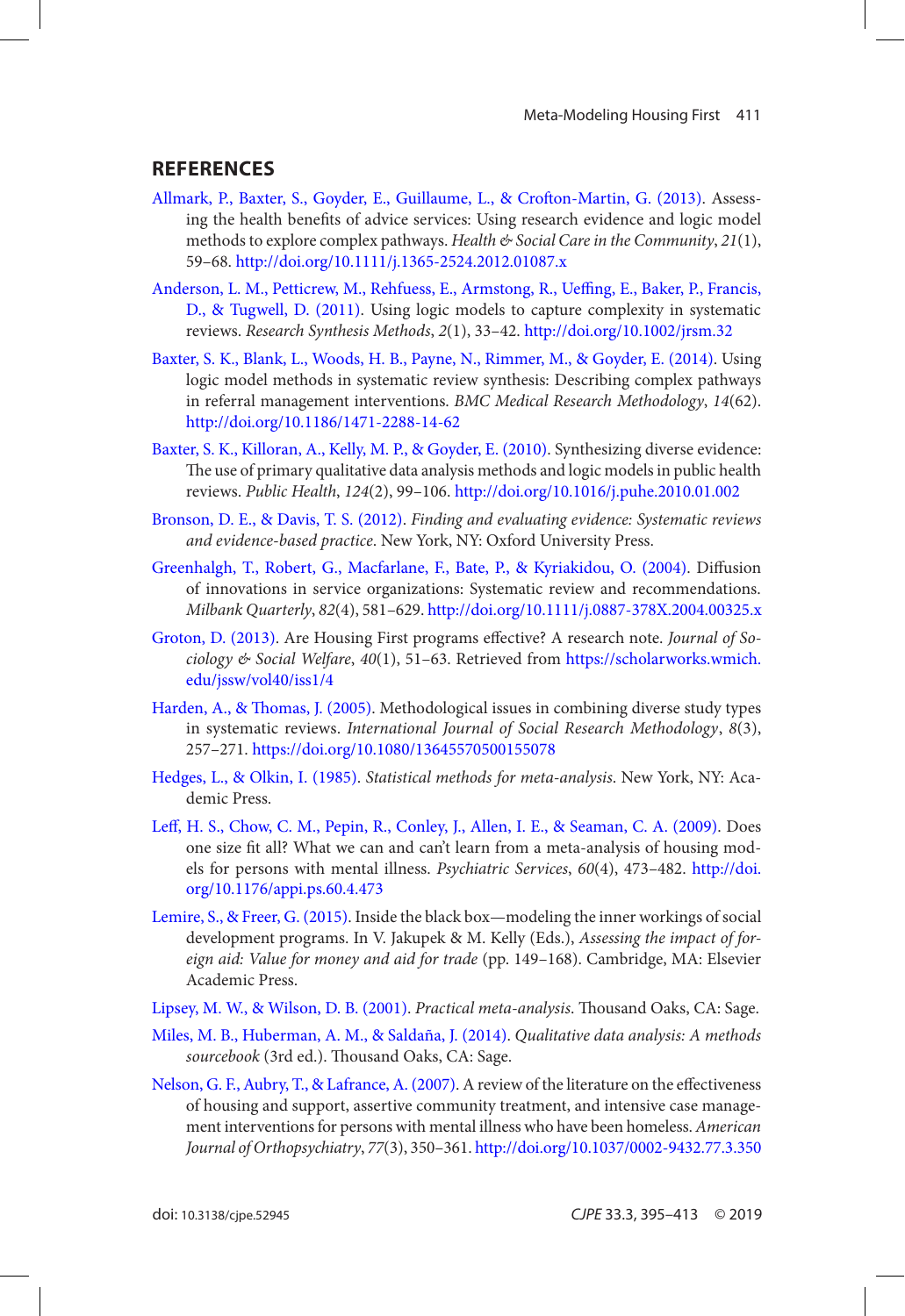- <span id="page-17-0"></span>[Pawson, R. \(2002\)](#page-1-0). Evidence-based policy: The promise of "realist synthesis." *Evaluation*, *8*(3), 340–358.<https://doi.org/10.1177/135638902401462448>
- [Pawson, R. \(2006\)](#page-1-0). *Evidence-based policy: A realist perspective*. London, England: Sage.
- [Pawson, R., & Boaz, A. \(2004\).](#page-2-0) *Evidence-based policy, theory-based synthesis, user-led review*. ESRC Research Methods Programme Project.
- [Pawson, R., Greenhalgh, T., Harvey, G., & Walshe, K. \(2005\)](#page-2-0). Realist review—A new method of systematic review designed for complex policy interventions. *Journal of Health Services Research & Policy*, *10*(Suppl. 1), 21–34.<http://doi.org/10.1258/1355819054308530>
- [Pearson, C., Montgomery, A. E., & Locke, G. \(2009\)](#page-4-0). Housing stability among homeless individuals with serious mental illness participating in Housing First programs. *Journal of Community Psychology*, *37*(3), 404–417.<http://doi.org/10.1002/jcop.20303>
- [Ragin, C. C. \(2014\)](#page-11-0). *The comparative method: Moving beyond qualitative and quantitative strategies*. Oakland, CA: University of California Press.
- [Ragin, C. C., Drass, K. A., & Davey, S. \(2006\)](#page-12-0). *Fuzzy-Set/Qualitative Comparative Analysis 2.0*. Tucson, AZ: Department of Sociology, University of Arizona.
- [Rihoux, B., & Ragin, C. C. \(2009\)](#page-11-0). *Configurational comparative methods: Qualitative Comparative Analysis (QCA) and related techniques*. Applied Social Research Methods Series, Vol. 51. Thousand Oaks, CA: Sage.
- [Saini, M., & Shlonsky, A. \(2012\)](#page-0-0). *Systematic synthesis of qualitative research*. New York, NY: Oxford University Press.
- [Saldaña, J. \(2013\)](#page-7-0). *The coding manual for qualitative researchers* (2nd ed.). London, England: Sage.
- [Schneider, C. Q., & Wagemann, C. \(2013\)](#page-11-0). *Set-theoretic methods for the social sciences: A guide to qualitative comparative analysis*. New York, NY: Cambridge University Press.
- [Scott-Little, C., Hamann, M. S., & Jurs, S. G. \(2002\)](#page-1-0). Evaluations of after-school programs: A meta-evaluation of methodologies and narrative synthesis of findings. *American Journal of Evaluation*, *23*(4), 387–419.<https://doi.org/10.1177/109821400202300403>
- [Thomas, J., Harden, A., Oakley, A., Oliver, S., Sutcliffe, K., Rees, R., Brunton, G., & Ka](#page-2-0)[vanagh, J. \(2004\)](#page-2-0). Integrating qualitative research with trials in systematic reviews. *British Medical Journal*, *328*, 1010–1012. <https://doi.org/10.1136/bmj.328.7446.1010>
- [Tsai, J., Mares, A. S., & Rosenheck, R. A. \(2010\)](#page-10-0). A multisite comparison of supported housing for chronically homeless adults: "Housing First" versus "Residential Treatment First." *Psychological Services*, *7*(4), 219–232.<http://doi.org/10.1037/a0020460>
- [Tsemberis, S. \(1999\).](#page-4-0) From streets to homes: An innovative approach to supported housing for homeless adults with psychiatric disabilities. *Journal of Community Psychology*, *27*(2), 225–241. [https://doi.org/10.1002/\(SICI\)1520-6629\(199903\)27:2<225::AID-](https://doi.org/10.1002/(SICI)1520-6629(199903)27:2<225::AID-JCOP9>3.0.CO;2-Y)[JCOP9>3.0.CO;2-Y](https://doi.org/10.1002/(SICI)1520-6629(199903)27:2<225::AID-JCOP9>3.0.CO;2-Y)
- [Tsemberis, S., & Eisenberg, R. F. \(2000\)](#page-4-0). Pathways to housing: Supported housing for streetdwelling homeless individuals with psychiatric disabilities. *Psychiatric Services*, *51*(4), 487–493.<http://doi.org/10.1176/appi.ps.51.4.487>
- [van der Knaap, L. M., Leeuw, F. L., Bogaerts, S., & Nijssen, L. T. J. \(2008\)](#page-1-0). Combining Campbell Standards and the realist evaluation approach: The best of both worlds? *American Journal of Evaluation*, *29*(1), 48–57. <https://doi.org/10.1177/1098214007313024>